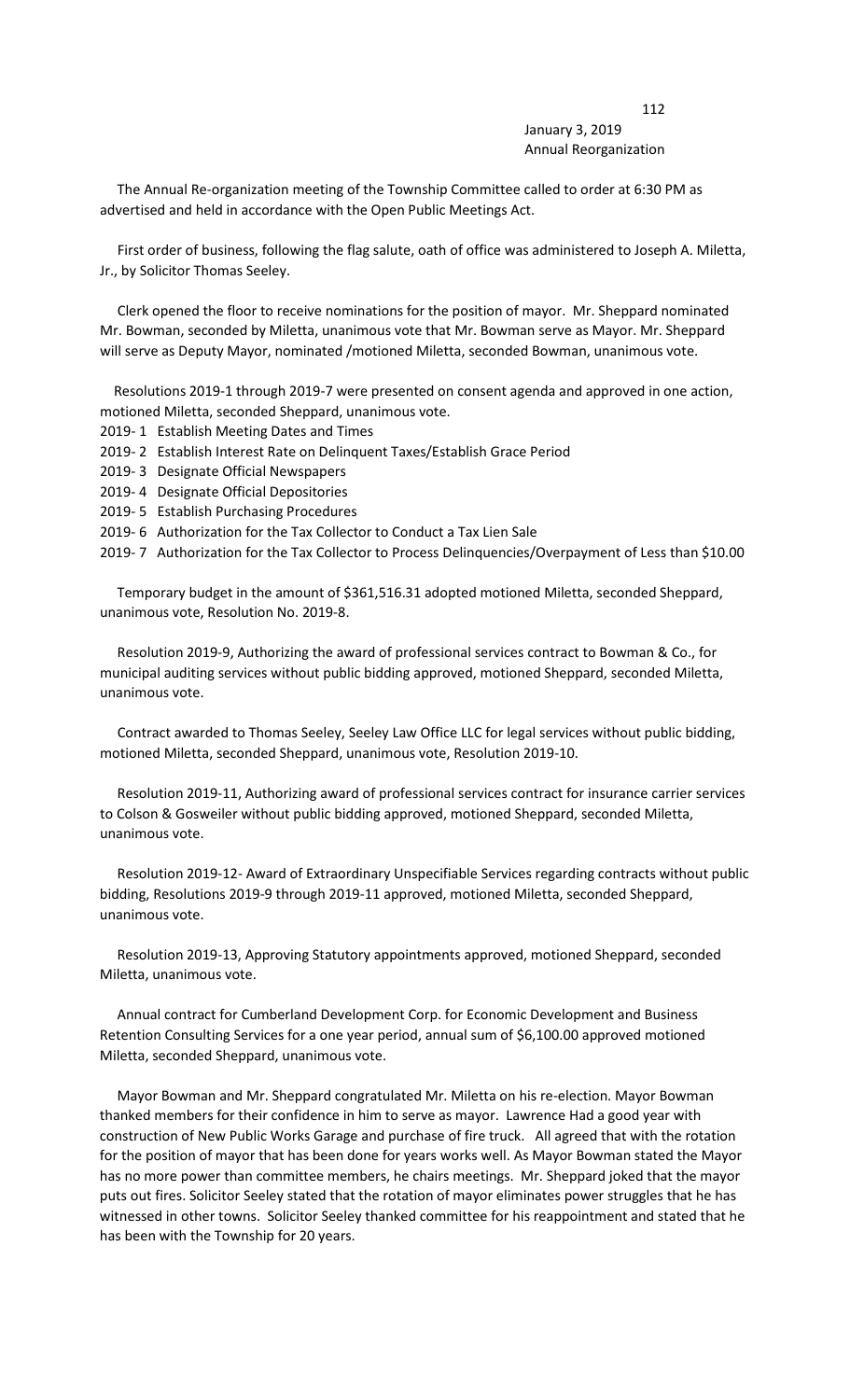With no further business to discuss, meeting adjourned at 7:50 pm, motioned Sheppard, seconded Miletta.

 $\overline{\phantom{a}}$  , which is a set of the contract of the contract of the contract of the contract of the contract of the contract of the contract of the contract of the contract of the contract of the contract of the contract

Ruth Dawson, Clerk

 Thursday January 10, 2019 Workshop Meeting

 Meeting called to order as advertised and held in accordance with the Open Public meetings Act. Members present, Bowman, Sheppard, Miletta.

 Judy Butler, Julia Marsella, Michele Hindermyer- Heller and Mary Ellen Walker, members of the Lawrence Township Historical Society met with committee to discuss issues with their building and options available. A lengthy discussion was held. Both Mayor Bowman and Spokesperson Ms. Butler made reference to numerous rumors that have been circulating through town. The Township Committee has been awaiting a decision from the organization as to if they agree to move into a new facility that would be built onto the Senior Center. Ms. Butler sent out a mailing to the general membership polling them and the responses were pretty much 50-50, move verses keeping and maintaining existing building. Approximately 75 letters were sent with 25-30 responses returned. Mayor Bowman had the Township Construction Code Official do an exterior site inspection of the current facility which indicated many very costly repairs. The Township Committee has agreed that they would prefer to build the addition which would provide a nice environment to preserve the history and artifacts that have been entrusted to the Historical Society as opposed to dumping funds into the current facility which the committee feels is in disrepair and a fire trap. Ms. Hindermyer-Heller questioned who was responsible for the building. The group questioned if the committee would be willing to deed current facility to the organization, as Ms. Butler stated that if the building was owned by the Historical Society they may qualify for grants to rehab the building. Committee would be willing to give them the building in its current condition. Mr. Miletta questioned if they would be financially able to maintain the building. Mr. Sheppard stated that his concerns were that the building is vulnerable to fire. Mayor Bowman stated that the new location with lighting and safer access might increase membership. Mr. Sheppard stated that it would take a year, year and a half to complete the project. Ms. Walker questioned if they could stay at current facility until the new building was complete. Committee agreed to repair, not replace leaking roof, at a cost not to exceed \$2,000. Mayor Bowman will obtain quotes for same. Committee advised that proposed addition would be showroom only and larger than current facility. The Society could conduct meetings in the Senior Center and would have access to restrooms and kitchen. Committee would encourage Society members input in the project. Bottom line- group was given two options. The new building or accept ownership and full maintenance of current facility. Ms. Marsella stated that the new building is a good offer. Mayor Bowman suggested the group meet with their executive committee and get back to the Township Committee with their final decision. All agreed to keep line of communication open.

 George Ripper, Supervisor of Public Works was present and provided update of his department's activities. Discussion held regarding approved expenditures of recycling tonnage grant funds. Clerk shared information on 20 gallon recycling cans which Recycling Coordinator, Louann Karrer purchased for Maurice River Twp. from T.M. Fitzgerald & Assoc. at a cost of 10.10 each. Previous quotes were 25.00-32.00 each. Residents have been requesting new containers for years. Also discussed was a community shredding event which will be scheduled later in the spring. Mr. Ripper also questioned if a cement pad could be poured at Convenience Center to place recycling container on. Clerk will reach out to Recycling Coordinator to determine if it's an approved expenditure. Further consideration will be given to each of these matters.

 Energy assessment completed on Senior Center by TRC Energy Services in regard to Direct Install grant application provided to committee for review. Application was made for purpose of replacing air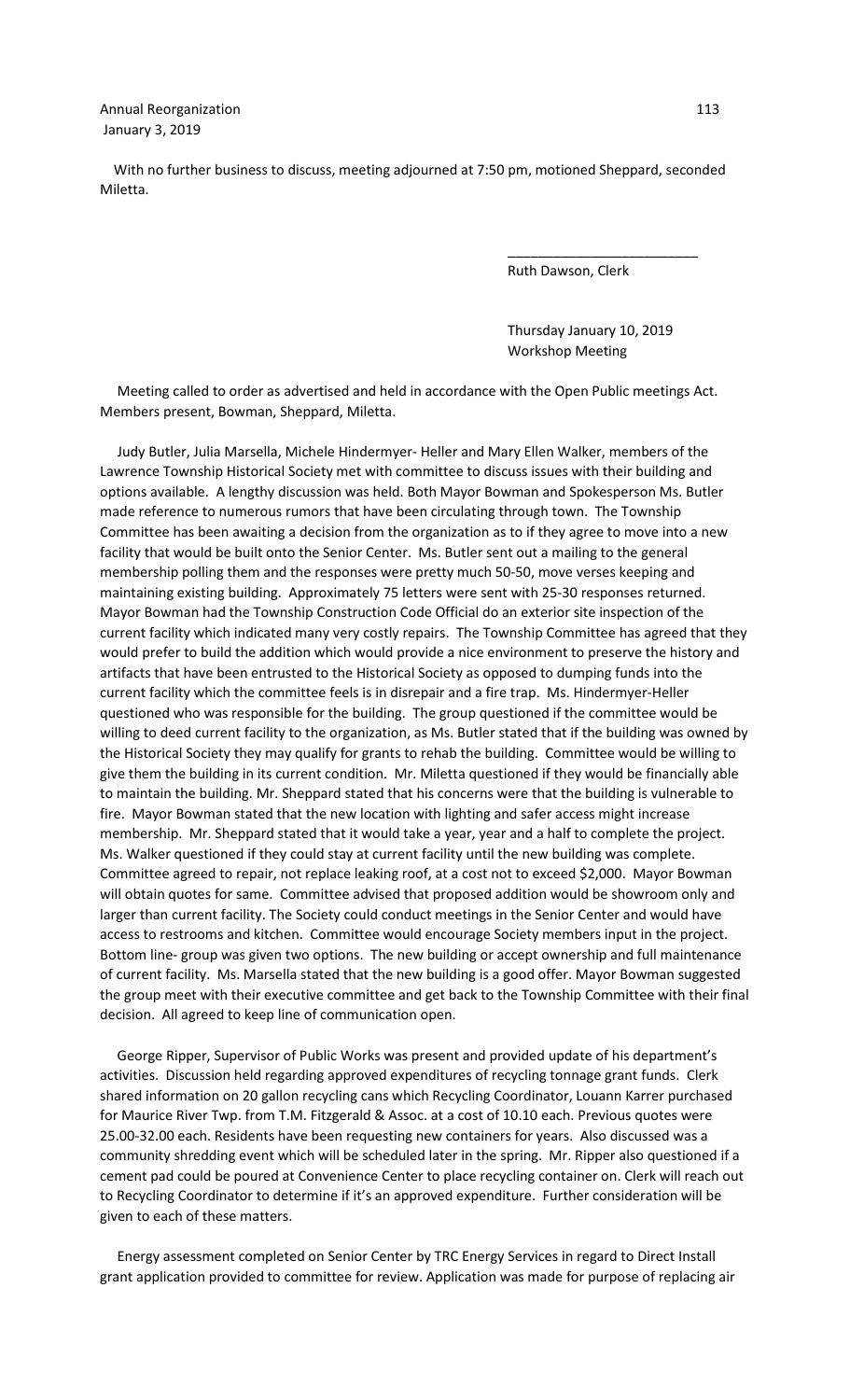January 10, 2019 114 Continued

conditioning units. Two assessments were given, one for lighting only and one for lighting and HVAC. Committee will review in detail for possible further consideration.

 Brief discussion held regarding NJ Sick Leave Act, amending of personnel policy and accounting of hours for part time/per diem employees. Clerk advised that it has been difficult getting hours from some per diem employees. Mr. Sheppard suggested front loading based on average hours worked. All agreed best way to handle. Draft of Policy will be prepared for further consideration.

 Necessary 2018 Budget transfers approved, motioned Miletta, seconded Sheppard, unanimous vote, Resolution No. 2019-15.

 Clerk advised that Kyle Carvo, resident at 52 Maple Ave. expressed an interest in purchasing adjacent property, a very small piece of land on fire house lot. A lot line change would be necessary. Committee had no interest. Mr. Carvo also is looking for assistance in removing bamboo that has spread from a vacant property, across the Township property into his yard. The property in question was foreclosed and a vacant property registration filed. Solicitor Seeley will contact the property manager agent of record to resolve.

Budget meeting set for Thursday January 24<sup>th</sup> at 5:00 pm, motioned Miletta, seconded Sheppard, unanimous vote.

 Draft ordinance regarding transfer of properties and requirements to obtain a continued certificate of occupancy provided by Solicitor Seeley for committee review. The ordinance was also forwarded to Construction Code Official Gordon Gross. Further consideration may be given at the regular meeting on January 14<sup>th</sup>.

 Meeting closed for executive session to discuss matters of personnel at 10:20 pm with no action to follow, motioned Miletta, seconded Sheppard.

Executive Session

 Executive session closed and the meeting opened at 10:25 PM. With no further business to discuss, meeting adjourned motioned Miletta, seconded Sheppard.

 $\overline{\phantom{a}}$  , and the contract of the contract of the contract of the contract of the contract of the contract of the contract of the contract of the contract of the contract of the contract of the contract of the contrac

Ruth Dawson, Clerk

 January 14, 2019 Regular Meeting

 Meeting called to order at 7:30 PM as advertised and held in accordance with the Open Public Meetings Act. Members present: Bowman, Sheppard, Miletta.

Minutes of the December  $6<sup>th</sup>$ ,  $10<sup>th</sup>$  and 27<sup>th</sup> meetings approved motioned Miletta, seconded Sheppard. Reports for the month of December accepted motioned Sheppard, seconded Miletta, unanimous vote.

 Land sale held as advertised. Lone Bidder, Scott Vanneman bid a price of \$1,000 each for block 138 lots 12-18 for a total of \$7,000. Bids accepted motioned Sheppard, seconded Miletta, unanimous vote.

 Cumberland County Cooperative Contract Pricing System bid results for purchase and delivery of gasoline and diesel fuel reviewed. Bid awarded to Major Petroleum Industries for a one year period, December 1 2018-November 30,2019. Committee agreed to continue participation, motioned Miletta, seconded Sheppard, unanimous vote.